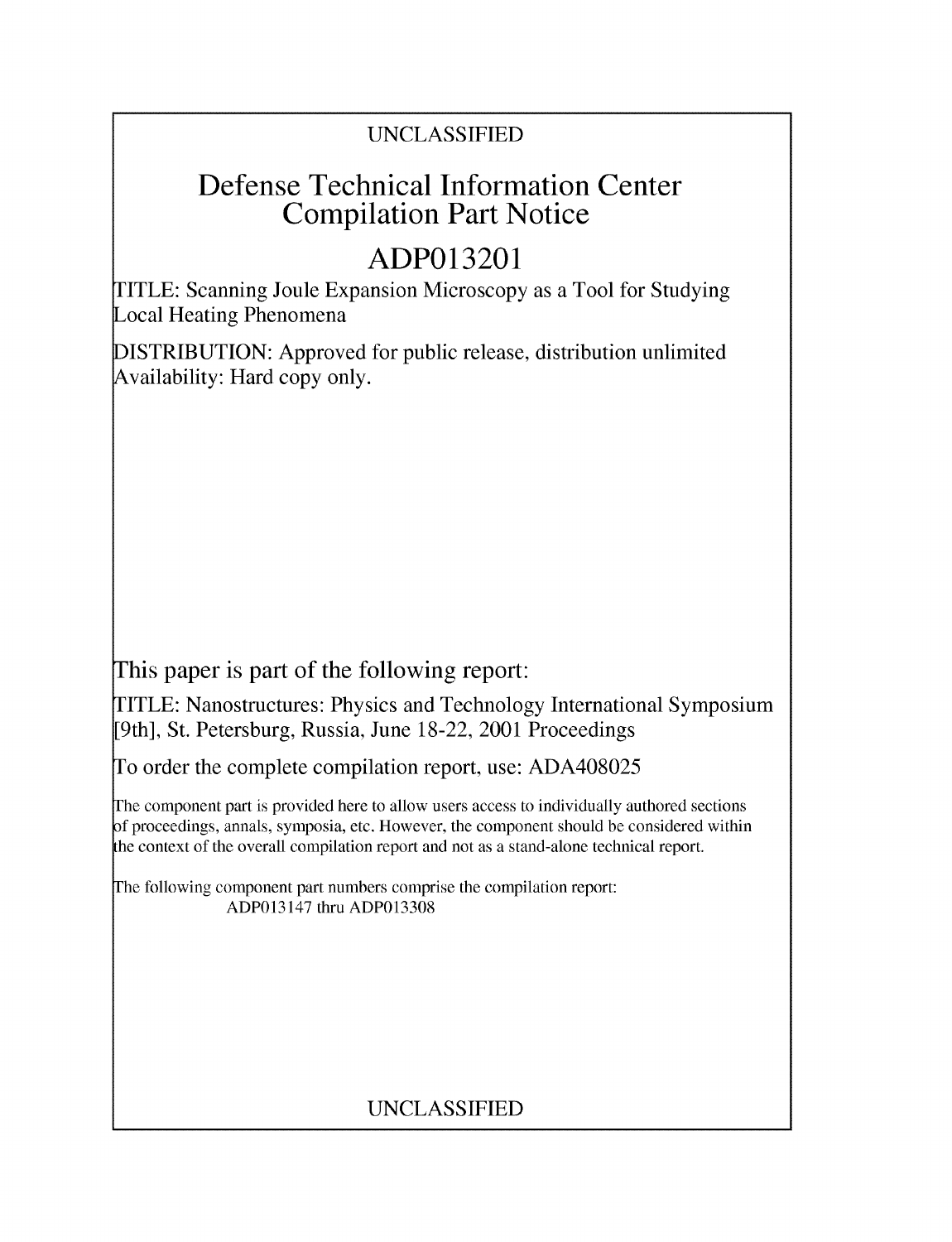### Scanning Joule expansion microscopy as a tool for studying local heating phenomena

*M. Cannaerts†, R. J. M. Vullers† and Chris Van Haesendonck†* 

t Laboratorium voor Vaste-Stoffysica en Magnetisme, Katholieke Universiteit Leuven, Celestijnenlaan 200 D, B-3001 Leuven, Belgium  $\dagger$  Philips Research Laboratories, Prof. Holstlaan 4, NL-5656 AA Eindhoven, The Netherlands

Abstract. Scanning Joule expansion microscopy (SJEM) is a powerful technique enabling the generation of temperature maps of nanostructured samples **[1].** It operates by examining in detail the thermal expansion of a current-carrying structure with an atomic force microscope (AFM). The thermal expansion varies proportional to the temperature, making it possible to simultaneously generate topographical maps as well as thermal maps of samples. The lateral resolution of the SJEM technique (estimated to be 20 nm or better) is considerably better than that of other comparable techniques (e.g. scanning thermal microscopy, with a typical resolution of 100 nm). Previously we implemented and optimized a SJEM in an existing AFM system [2]. Using the SJEM technique it is possible to identify 'hot spots', and to examine in detail the temperature profile in nanostructured materials. Here, we investigate the reliability of this technique for microelectronics related applications.

#### Introduction

The ever decreasing dimensions of microelectronic structures has made it necessary for engineers and physicists to look for new and better characterization tools. Scanning probe microscopes have proven to be valuable and versatile tools for quality control of samples with submicrometer dimensions. Recently, new lithography techniques (based on extreme ultraviolet light with a wavelength of 13.4 nm) have been announced, making it possible to fabricate 30 nm sized transistors. Chips generated with this technique could consist of 400 million transistors, making 10 GHz operating speeds attainable in the near future **[3].** One of the major issues linked to this continuing downscaling of features, is the problem of local heat generation and dissipation.

An atomic force microscope (AFM) can be adapted to map local variations of the temperature. This technique is referred to as 'scanning thermal microscopy' (SThM), and relies on the use of a microfabricated thermocouple or a small resistor as the local probe [4, **5].** The SThM technique makes it possible to generate temperature maps of a sample surface or plots of the thermal conductivity. While the resolution of SThM is much better than that of other techniques (for example infrared imaging), the resolution is still limited to 100 nm for typical commercially available setups. A 25 nm spatial resolution was obtained using thin film technology coupled with electron beam lithography [6]. This seems to be the realistic limit for the SThM technique under ambient conditions because of the nature of the tip-sample thermal contact. For more detailed information on SThM we refer the reader to a recent review article **[7].**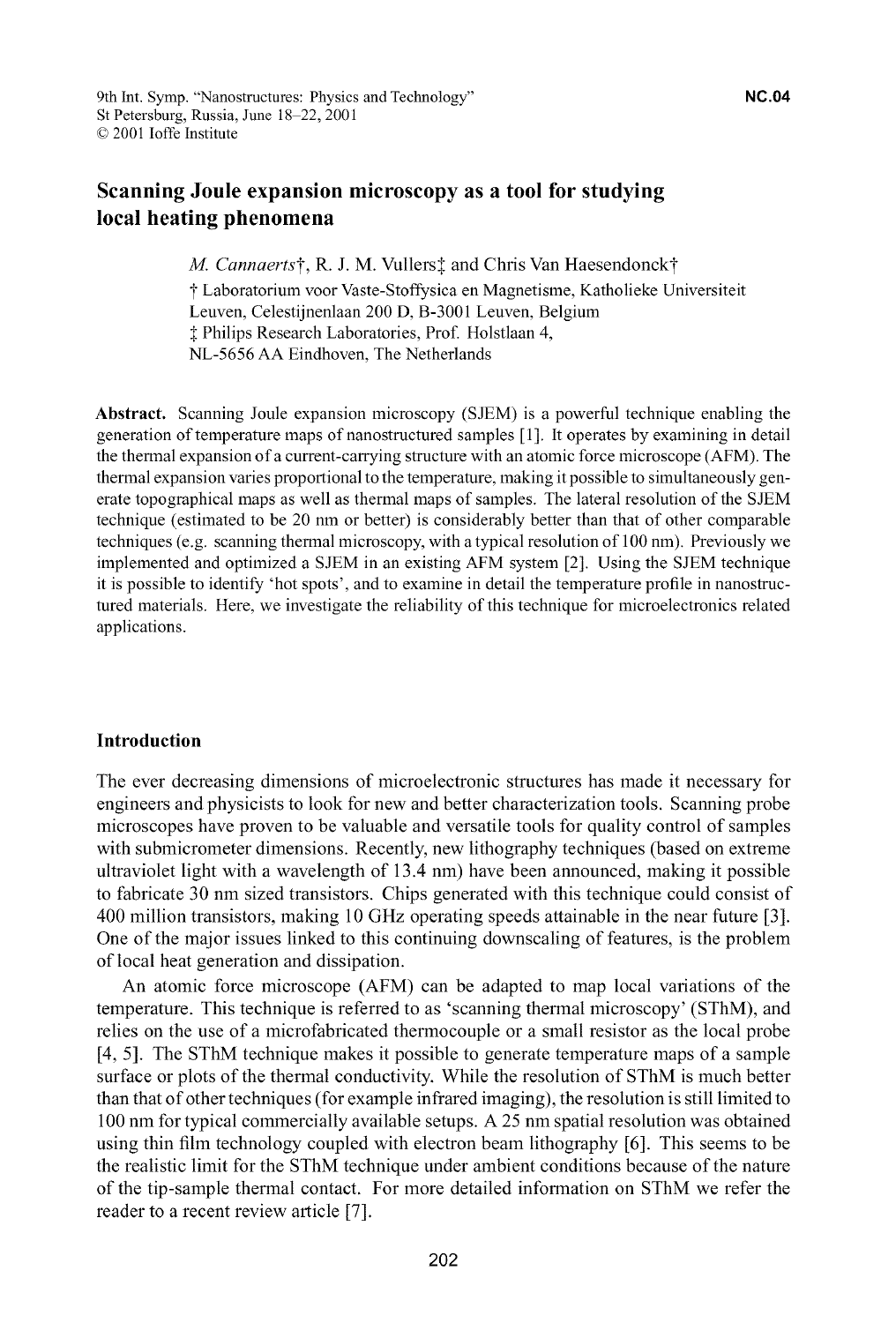#### **1.** Experimental setup

An alternative powerful and versatile technique to map local temperature variations of surfaces was recently presented [1]. An atomic force microscope, operating with a silicon cantilever, scans the surface of a current-carrying structure. By examining in detail the thermal expansion (due to Joule heating) of the structure at a given point (which is proportional to the temperature at that point), it is possible to infer the local temperature. This technique is called'scanning Joule expansion microscopy' (SJEM). The signal to noise level is considerably improved by working with ac currents and a lock-in detection technique. The details of our experimental setup can be found elsewhere [2].

The advantage of the SJEM technique is that no complicated miniature thermocouple fabrication is required. Another advantage is the nature of the temperature detection: SThM operates because of heat extending into the microfabricated thermocouple. Therefore, the nature of the thermal contact between tip and sample strongly affects the resolution and the interpretation of data. On the other hand, SJEM infers the temperature from the thermal expansion of the sample. In principle, this implies a resolution comparable to that of regular AFM. The disadvantage is that only conducting structures can be thermally examined with the SJEM technique.

Our SJEM is based on a commercially available AFM setup (Park Scientific Instruments M5 autoprobe), using commercial cantilevers (type PSI *Ultralever,* with a spring constant of typically **I** to 10 N/m). Measurements were performed in the contact mode, with setpoint forces oftypically 50 nN. Using the relatively stiffcantilevers in the contact mode minimizes the contribution of electrostatic forces to the expansion signal [2].



Fig. **1.** (a) Topographical AFM image of a 37 nm thick gold line on an oxidized silicon surface (length 52 micron, width 700 nm). (b) Thermal expansion (i.e. temperature map) of the line obtained with an alternating current with an amplitude of 21 mA and a frequency of 20 kHz. Black regions in the expansion map correspond to regions with a small expansion amplitude (lower temperatures), white regions have a higher expansion signal (higher temperatures).

#### 2. Heat distribution in narrow gold lines

Using electron beam lithography combined with lift-off techniques, narrow gold lines were fabricated on oxidized silicon wafers. Figure l(a) shows a typical topographical AFM picture of a gold structure. An alternating current of 21 mA at 20 kHz causes a thermal expansion of the gold line at 40 kHz, which is at too high a frequency for the AFM feedback to react. Therefore, the error signal will contain this high frequency component, which can be measured with a lock-in amplifier (Stanford Research, SR830). The dc output of the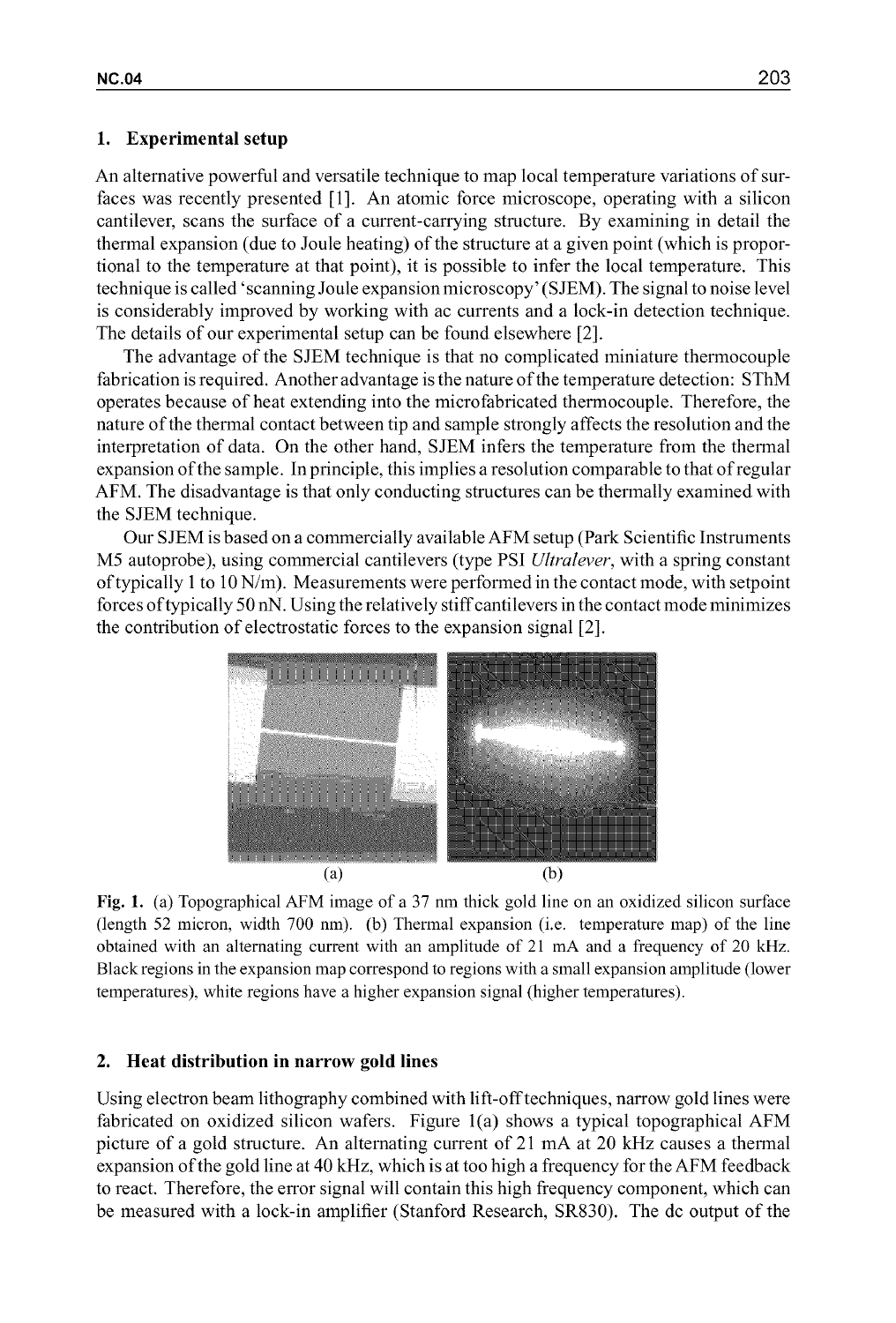

Fig. 2. Experimental expansion signal measured along the gold wire, which has been fitted to the theoretical temperature distribution in the wire.

lock-in amplifier gives the oscillation amplitude ofthe thermal expansion, and can be plotted simultaneously with the sample topography. This expansion map is visible in Fig. 1 (b).

In order to prove that the measured expansion signal varies indeed proportional to temperature (and is not, e.g., strongly influenced by electrostatic force interactions between the cantilever and the sample), the measured expansion profile has been compared to the theoretical temperature profile in a small gold line (for more details, see reference [2]). Figure 2 shows the measured expansion signal which has been fitted with the theoretical temperature profile in the gold line.

#### 3. Applications of **SJEM**

We have applied our SJEM technique to identify the 'hot spots' in copper coils. These copper coils are to be used for future magneto-optical recording systems, featuring laserpulsed magnetic field modulation [8]. The studied copper coil is embedded in an oxide layer, and has an inner diameter of 90  $\mu$ m.

Figure 3(a) shows an optical micrograph of a copper coil. Within the region marked by a square, an expansion map was generated. The three-dimensional expansion map is shown in Fig. 3(b).

Since the material in which the copper coil is embedded also expands, it is difficult to quantitatively compare the temperature on top of the copper wires to the temperature at the center of the coil. In the near future, we will try to link the expansion maps of the coils to thermal maps generated with infrared imaging techniques in order to perform a quantitative



Fig. **3. (a)** Light microscopy picture of the copper coil. (b) Thermal expansion map for the square area indicated in (a).